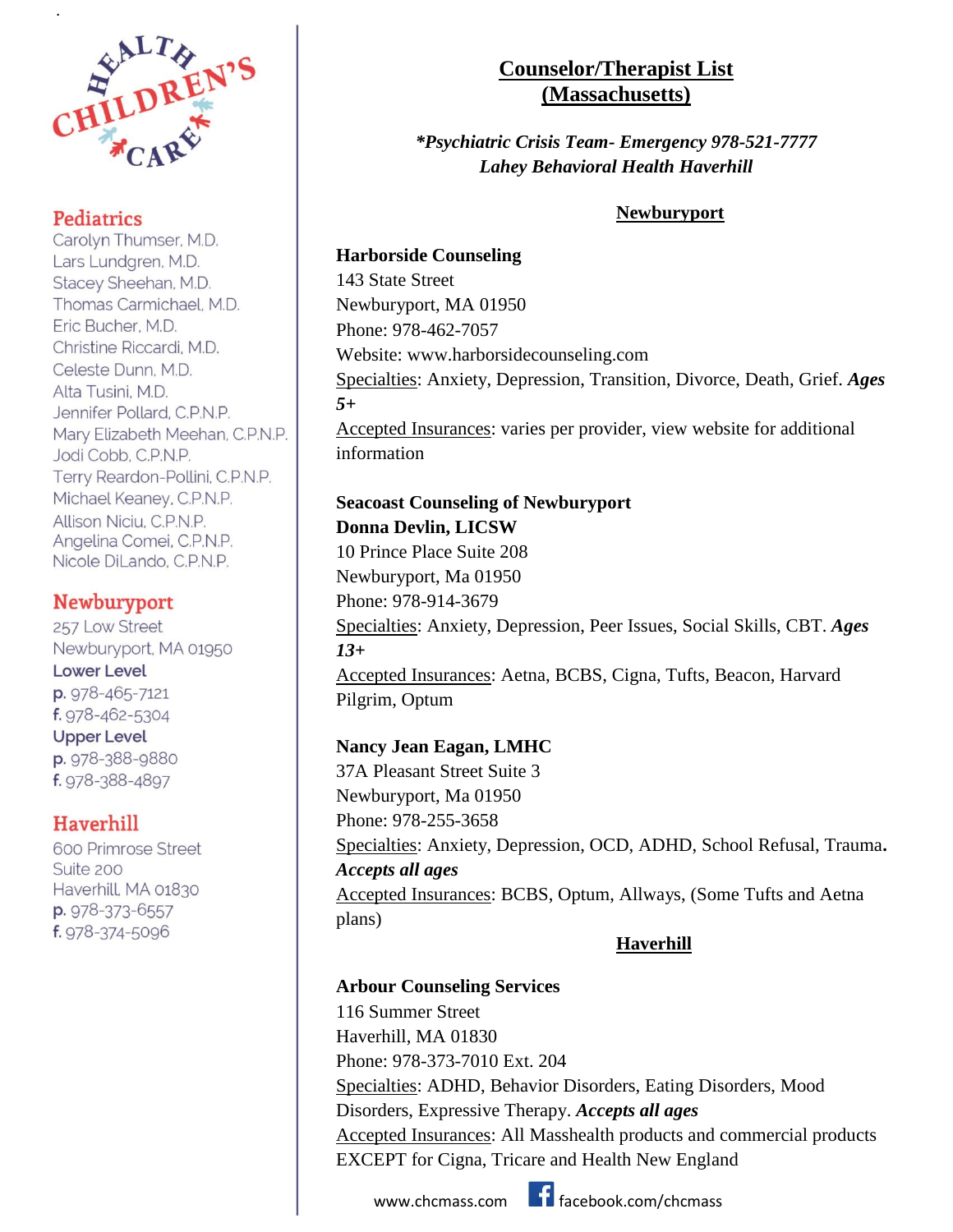

.

Carolyn Thumser, M.D. Lars Lundgren, M.D. Stacey Sheehan, M.D. Thomas Carmichael, M.D. Eric Bucher, M.D. Christine Riccardi, M.D. Celeste Dunn, M.D. Alta Tusini, M.D. Jennifer Pollard, C.P.N.P. Mary Elizabeth Meehan, C.P.N.P. Jodi Cobb, C.P.N.P. Terry Reardon-Pollini, C.P.N.P. Michael Keaney, C.P.N.P. Allison Niciu, C.P.N.P. Angelina Comei, C.P.N.P. Nicole DiLando, C.P.N.P.

### **Newburyport**

257 Low Street Newburyport, MA 01950 **Lower Level** p. 978-465-7121 f. 978-462-5304 **Upper Level** p. 978-388-9880 f. 978-388-4897

### Haverhill

600 Primrose Street Suite 200 Haverhill, MA 01830 p. 978-373-6557 f. 978-374-5096

**NFI Massachusetts**  76 Winter Street Haverhill, MA 01830 Phone: 978-373-1181 Fax: 978-374-7605 Website: https://www.nfima.org/ Specialties: Wide variety of behavioral programs (family counseling, individual counseling, mental health & substance abuse services). *Ages 2- 21*  Accepted Insurances: Accepts most insurances.

### **Byfield**

**Seascape Therapeutic Counseling Paula Garrant, LICSW** 19 Central Street Byfield, MA 01922 Phone: 978-504-0844 Website: [seascapetherapeuticcounseling.com](https://www.seascapetherapeuticcounseling.com/contact) Specialties: Depression, Anxiety, Loss, Grief , Trauma, Bipolar Disorder. *Ages 6-Adult*  Accepted Insurances: Call to discuss insurance details, Only takes out of network, is willing to work with any family financially.

### **Amesbury**

**Mark Bezanson, LICSW** 5 Market Square Amesbury, MA 01913 Phone: 978-705-6097 Specialties: Child or Adolescent, Marital and Premarital, Trauma and PTSD, Bipolar, Suicidal Ideality, Schizophrenia, Gender Identity. *Ages 10+* Accepted Insurances: AllWays Health Partners, American Behavioral, BCBS, Commonwealth Care Alliance, Commonwealth Care One, Harvard Pilgrim/ Optum, Massachusetts Behavioral Health Partnership (MBHP), Masshealth Tufts, Medicare, Optum, Tufts, Tufts (comercial), United Behavioral Health/Optum, UnitedHealthcare, Out of Network

\*Offers video and phone sessions

### **Barbara Main LMHC**

110 Haverhill Road Amesbury, MA 01913 Phone: 978-378-3108 Specialties: Anxiety, Depression, Teen Struggles. *Ages 6+*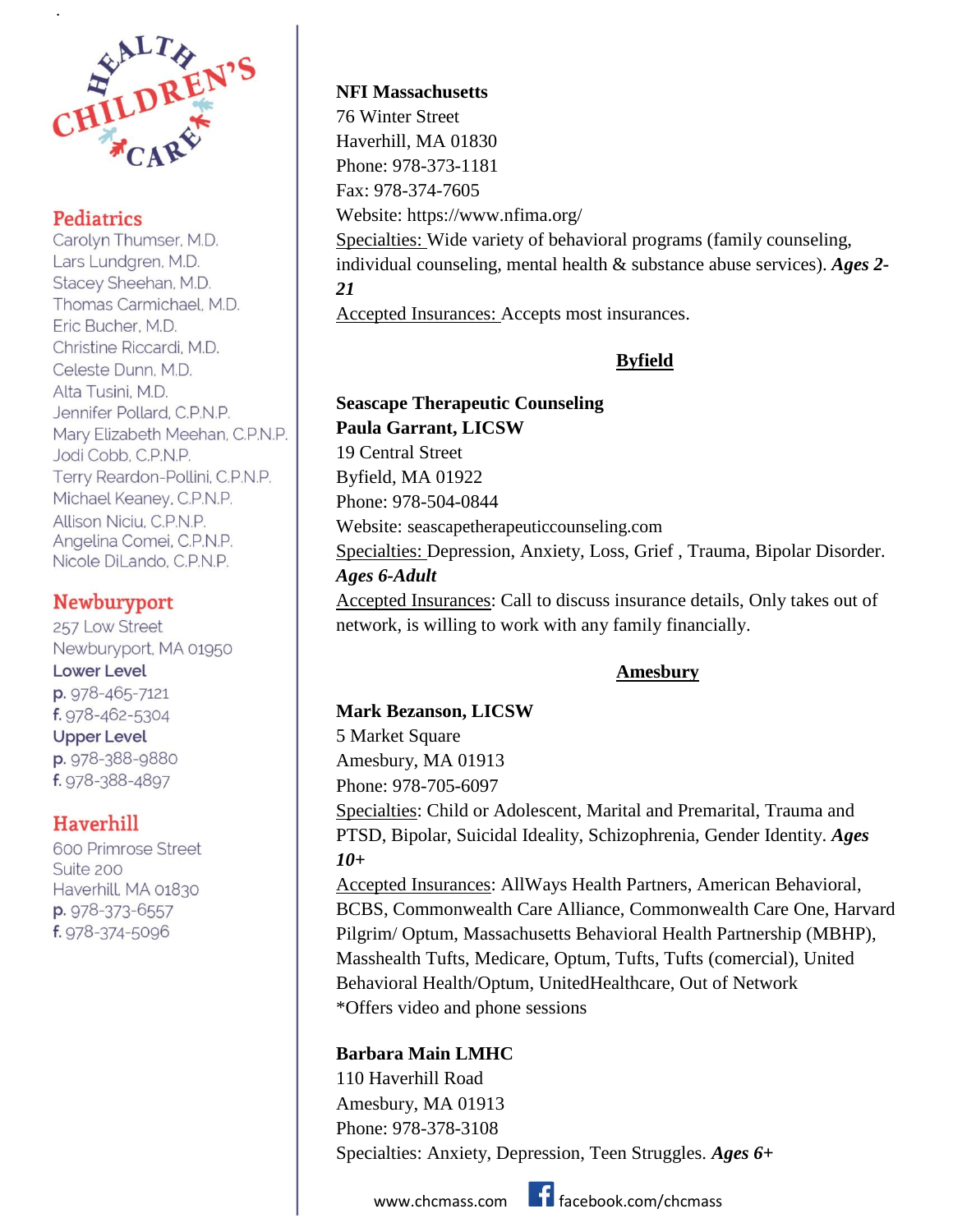

.

Carolyn Thumser, M.D. Lars Lundgren, M.D. Stacey Sheehan, M.D. Thomas Carmichael, M.D. Eric Bucher, M.D. Christine Riccardi, M.D. Celeste Dunn, M.D. Alta Tusini, M.D. Jennifer Pollard, C.P.N.P. Mary Elizabeth Meehan, C.P.N.P. Jodi Cobb, C.P.N.P. Terry Reardon-Pollini, C.P.N.P. Michael Keaney, C.P.N.P. Allison Niciu, C.P.N.P. Angelina Comei, C.P.N.P. Nicole DiLando, C.P.N.P.

### **Newburyport**

257 Low Street Newburyport, MA 01950 **Lower Level** p. 978-465-7121 f. 978-462-5304 **Upper Level** p. 978-388-9880 f. 978-388-4897

### Haverhill

600 Primrose Street Suite 200 Haverhill, MA 01830 p. 978-373-6557 f. 978-374-5096

Accepted Insurances: BC/BS, Harvard Pilgrim

### **Katrina Kotler, LMHC**

110 Haverhill Road Amesbury, Ma 01913 Phone: 978-971-1280 Specialties: ADHD, Anxiety, Anger Management, Depression, Emotion Regulation, Substance Abuse, CBT/DBT. *Ages 12+* Accepted Insurances: BCBS, Tufts, Cigna, Beacon, Optum, Harvard pilgrim *\*only offering Telehealth appointments at this time\**

### **Andover**

**Family Counseling Associates** 12 Essex Street Andover, MA 01810 Phone: 978-222-3121 \*Please see website for all updated information: [https://www.fca](https://www.fca-andover.com/)[andover.com/](https://www.fca-andover.com/)

### **Georgetown**

**Aviv North Shore at Boston Polo Club** 240 Andover Street Georgetown, Ma 01833 Specialties: Equine Therapy, Animal Assisted Therapy, Adventure Therapy \*Please see website for all updated information:<https://www.aviv.life/>

### **Chelmsford**

**Anne Y. Elshama, LICSW 1 Meeting House Rd. Suite 15** Chelmsford, MA 01824 Phone: 978-337-9893 Fax: 888-419-9591 Specialties: Anger, Anxiety, Autism, Family Conflict, OCD, Stress, Sports Performance, School Issues. *Ages 9+* Accepted Insurances: BCBS, Tufts

#### **Salem**

**The Artful Life Counseling Center and Studio, LLC** 142P Canal Street Salem, MA 01970 Phone: 978-548-6288 ext. 800 \*Please see website for all updated information: https://www.artfullifecenter.org/

www.chcmass.com **facebook.com/chcmass**